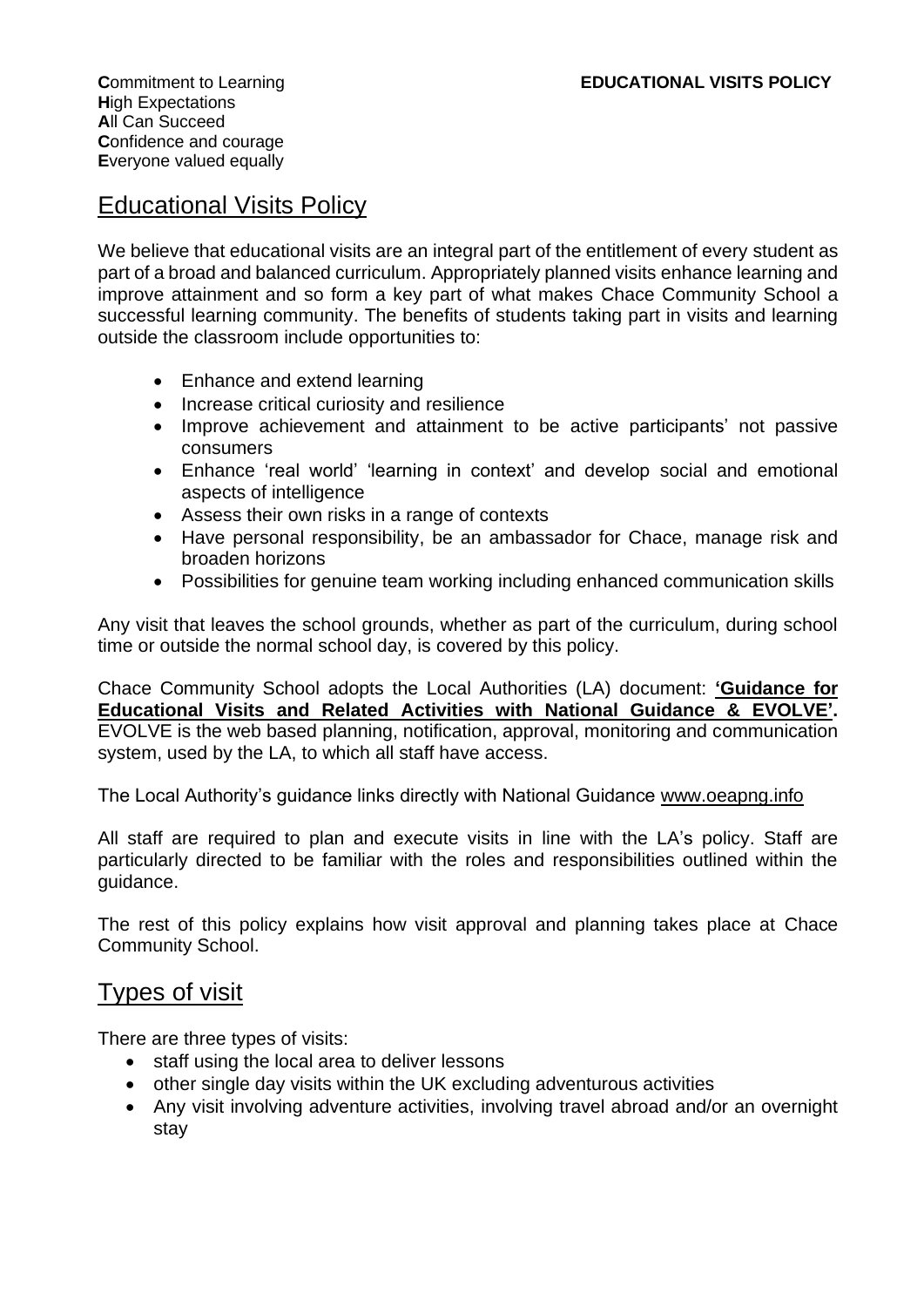# Roles and responsibilities

**Visit leaders** are responsible for the planning of visits but should involve both accompanying colleagues and the students in this process. Staff must make appropriate checks of any third party providers. Staff are advised to obtain outline permission for a visit, from the Headteacher and or governing body, before beginning to plan and certainly before making any commitments.

**The Educational Visits Coordinator (EVC)** will support and challenge colleagues over visits and learning outside the classroom. They are the first point of call for advice on visit related matters. The EVC will check final visit plans on EVOLVE before submitting them to the head. The EVC sets up and manages the staff accounts on EVOLVE.

**The Headteacher** has responsibility for monitoring and final approval of all visits.

**The Governors** at committee meetings are presented with proposed trips for the academic year for them to challenge support and approve where appropriate.

**The Local Authority** is responsible for the final approval (via EVOLVE) of all visits that are either overseas, residential, and/or involve an adventurous activity.

## Staff Competence

We recognise that staff competence is the single most important factor in the safe management of visits and so we support staff in developing this competence in the following ways:

- An apprenticeship system, where staff new to visits assist and work alongside experienced visit leaders before taking on a leadership role
- Supervision by Senior staff of some educational visits
- Support for staff to attend training courses relevant to the role of visit leader

In deciding whether any member of staff is competent to be a visit leader, the headteacher will take into account the following factors:

- Level of relevant experience
- Previous relevant training
- The emotional and leadership ability of any prospective visit leader to make dynamic risk management judgements and take charge in the event of an emergency.
- Knowledge of the students, the venue and the activities to be undertaken.

# Visit Planning and approval

The internal school approval process is as follows for each type of visit:

- Local area visits will follow the same procedures as for single day visits.
- Single day visits within the UK excluding adventure activities these are put on EVOLVE and approved internally by the Headteacher. Visits **must be submitted to the EVC via EVOLVE at least 30 days in advance.**
- Visits involving an overnight stay **must be put on EVOLVE and submitted to the EVC at least 30 days in advance**. The school is required to submit these for Local Authority Approval at least 2 weeks in advance.
- Visits involving adventure activities **must be put on EVOLVE and submitted to the EVC at least 30 days in advance**. The school is required to submit these for Local Authority Approval at least 2 weeks in advance. Visit leaders must check if an activity provider holds an LOTC quality badge at [www.lotcqualitybadge.org.uk](http://www.lotcqualitybadge.org.uk/) If they don't hold the LOTC Quality Badge then they must complete a Provider Form. A provider form must be renewed annually.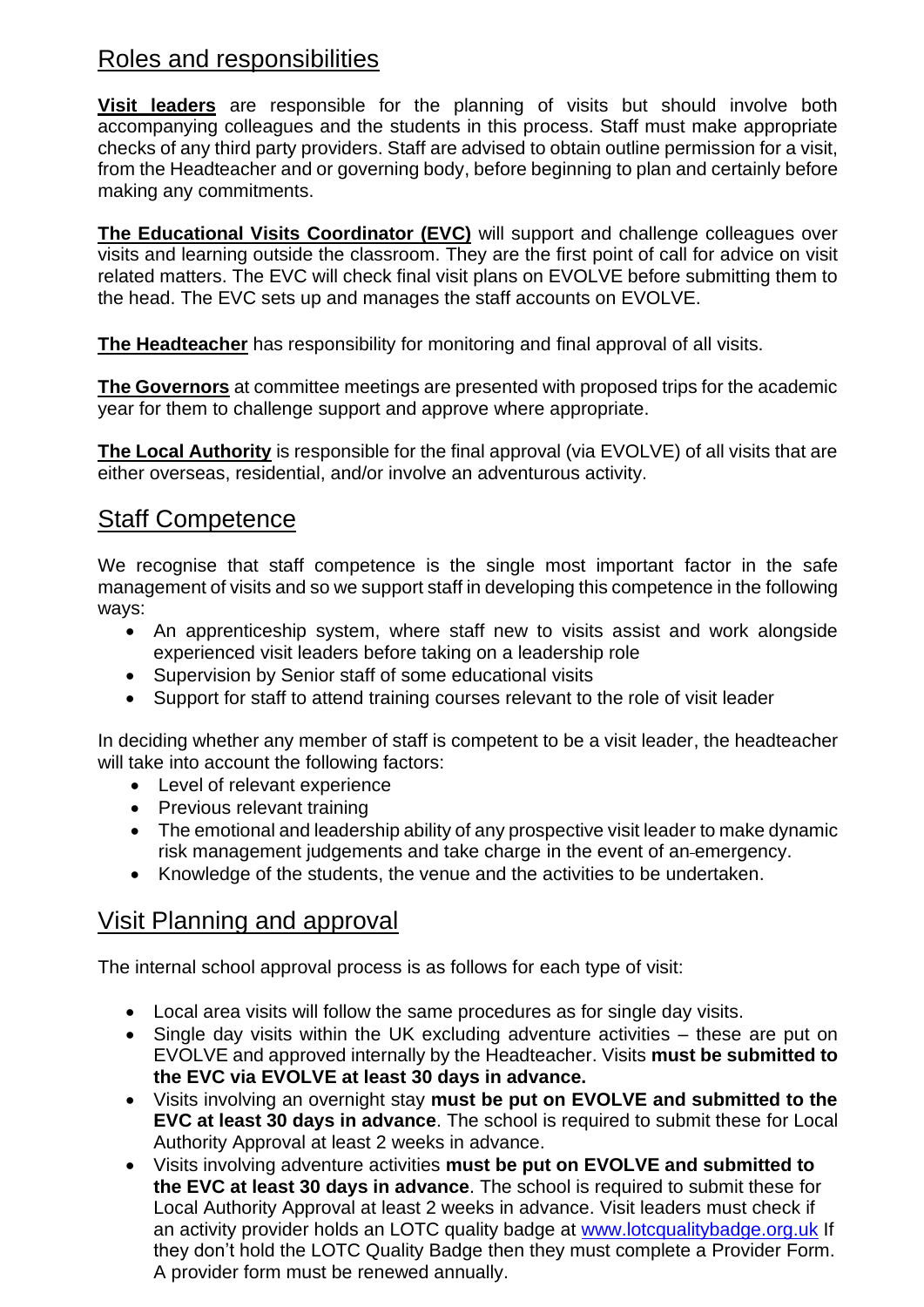• Visits abroad require detailed planning to commence well in advance and the Headteacher must be kept up to date with progress. Checks must be made on any third party providers and permission from the Headteacher to use them be obtained before any deposits are paid. Third party providers who hold the LOTC quality badge (see above) do not require further checks. Those who do not hold this accreditation should complete and return a Provider Questionnaire, which visit leaders should scrutinise. All overseas trips for the academic year are presented to Chair of Governors in September for challenge, support and approval where appropriate. These visits **must be put on EVOLVE and submitted to the EVC at least 30 days in advance**. The school is required to submit these for Local Authority Approval at least 2 weeks in advance.

#### Emergency procedures

#### **A critical incident is any incident where events go beyond the normal coping mechanisms and experience of the visit leadership team.**

The school has an emergency plan in place to deal with a critical incident during a visit (see Appendix 1). All staff on visits are familiar with this plan and it is tested at least bi-annually or following any major staffing changes.

When an incident overwhelms the establishment's emergency response capability; where it involves serious injury or fatality or where it is likely to attract media attention then assistance will be sought from the local authority.

## The Visit Leader's job list

The visit leader will ensure all the following steps are completed:

- Gain outline approval from the Headteacher and Assistant Headteacher to begin planning the visit and agree funding mechanism / charging policy.
- Ensure the visit:
	- has clear learning outcomes
	- has activities appropriate to the group
	- is planned to maximise benefits to students while managing risks
	- is appropriately staffed
	- complies with the school's safeguarding policy
- Involve students in the planning of the visit, and how it will be managed, wherever possible.
- Ensure the LA procedures are followed and that the visit plan is recorded on EVOLVE and within the correct timescale.
- Ensure all other staff, accompanying adults and students are:
	- fully briefed about their roles and responsibilities during the visit
	- know what to do in the event of an emergency
	- are given information they need about individual pupil needs.
	- **Emergency procedures must include what would happen in the event** of illness or injury affecting the party leader.
- Ensure the base contact back at school is fully briefed and has copies of all relevant information.
- The trip leader must take a first aid kit and any care packs for students with a care plan in place on the visit.
- Any comments/incidents will be noted on the visit's EVOLVE form within 30 days of the visit.
- Concerns regarding a student's behaviour must be raised before going on the trip. If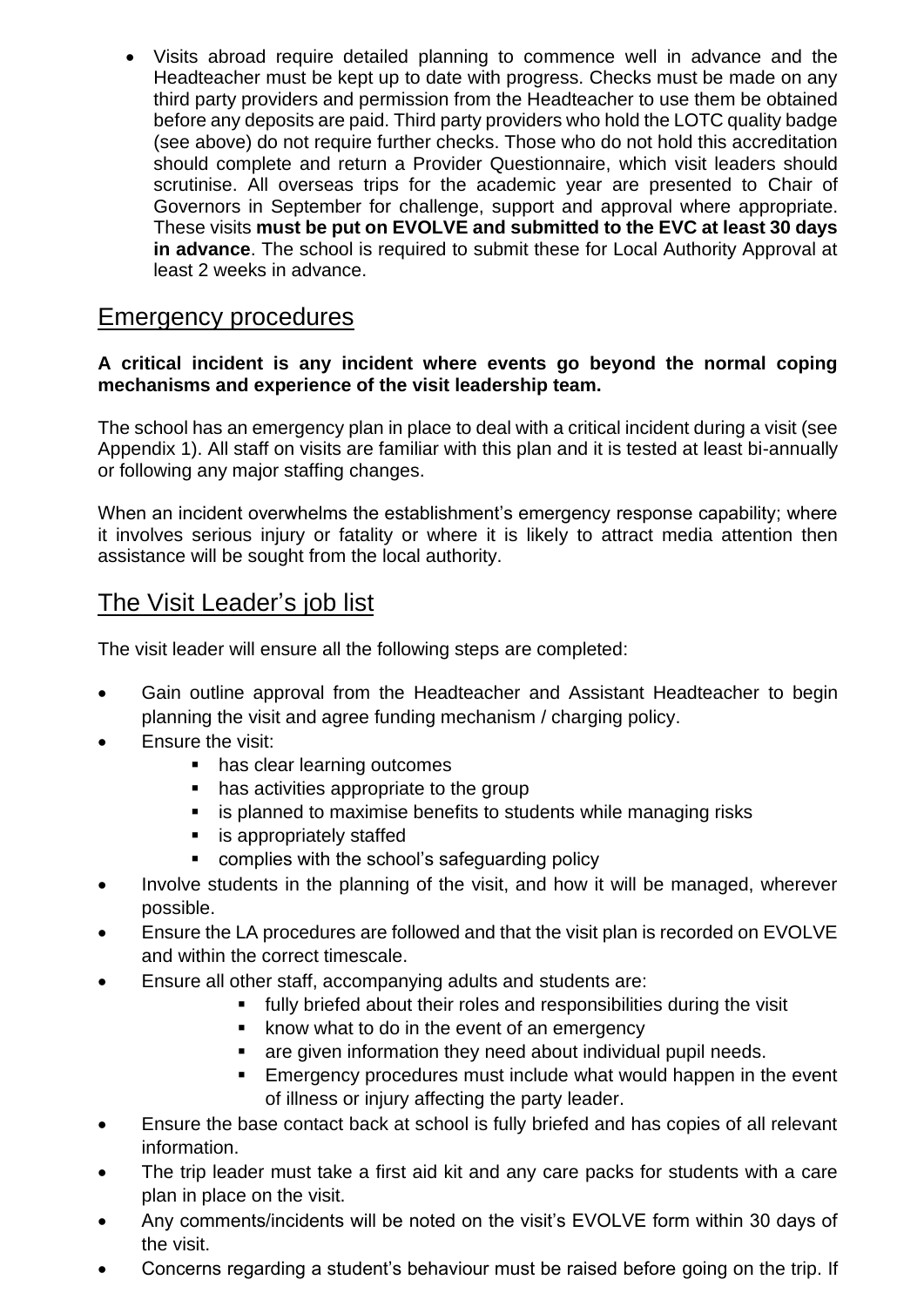it is suspected that a student will endanger themselves or others during the trip, the trip leader must discuss with the Headteacher whether to allow them to attend the trip.

## Parental Consent

For every trip a letter is emailed giving the parents information on the visit. Consent forms, to include any information on changes in their son/daughters medical details, are now electronic and available on ParentPay.

Visits involving adventurous activities will be detailed in the letter to parents/carers. In completing the electronic consent form, they are consenting to their child taking part in these activities unless otherwise specified.

#### Payment for visits

Payment for trips is made via [www.parentpay.com](http://www.parentpay.com/) except in extenuating circumstances whereby cash/cheque may be accepted. Payment is not refundable if a student is subsequently refused a place on a trip because of bad behaviour or other serious concerns but parents will be given the opportunity to discuss this matter with a senior member of staff, as stated in the consent form.

#### **Transport**

For school trips, we mainly use three modes of transport:

- Coaches from reputable companies
- School minibuses driven by members of staff qualified to do so
- Public transport students either buy a ticket on the day or free travel is provided through the TFL School Party Travel Scheme if travel is during 9:30am-4:00pm

We follow the LA's guidance on the use of staff cars to transport students.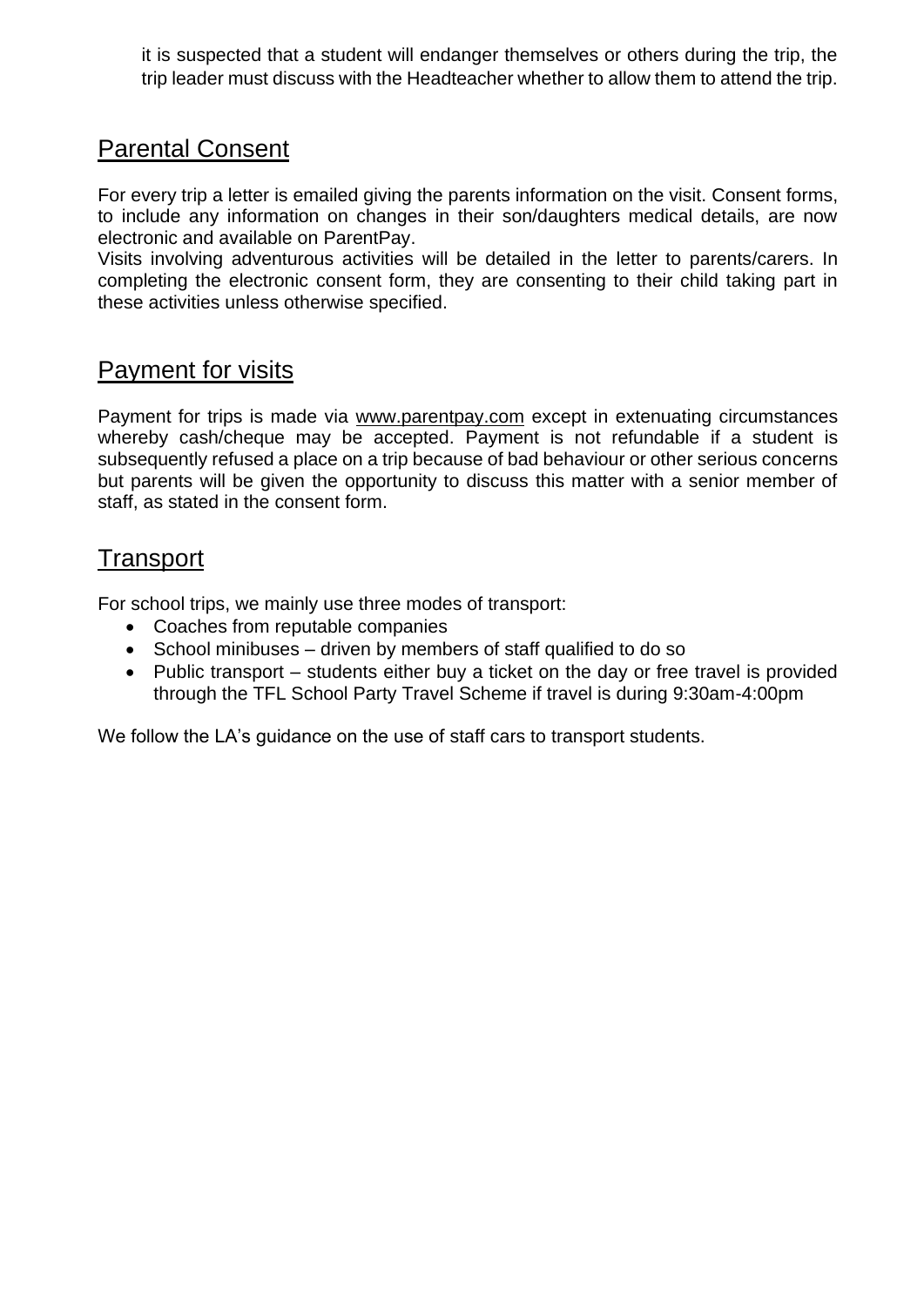## Other topics

**Dismissal of students after evening activities –** A member of staff will wait until all students have made their own way home or they have been collected. Should parents wish to make alternative arrangements, they must contact the trip leader in writing.

**Code of Conduct –** Students are asked to adhere to the following code of conduct printed in the back of all trip letters. The consent form states that the parent/carer has read and discussed this code of conduct with their child.

Each student should:

- Observe normal school rules
- Co-operate fully with leaders at all times
- Fulfil any tasks or duties set prior to and during the visit
- Participate fully in all activities and sessions during the visit
- Be punctual at all times
- Not leave group sessions or accommodation without permission
- Always return to the meeting point or accommodation at agreed times
- If granted indirectly supervised time, be in groups of not less than three young people
- Avoid behaviour which might inconvenience others
- Be considerate to others at all times
- Respect all requests and requirements made by staff and accompanying adults
- Behave at all times in a manner which reflects credit on self, to party and to the school.
- Abide by the laws, rules and regulations of the countries and places visited (where applicable).
- Comply with customs and duty-free regulations (where applicable).
- Not purchase or consume alcohol, tobacco products or purchase dangerous articles such as explosives and knives.
- If in doubt on any matter, consult with staff.
- Accept that a full written report of any misconduct will be forwarded to the Headteacher and to your parent(s).